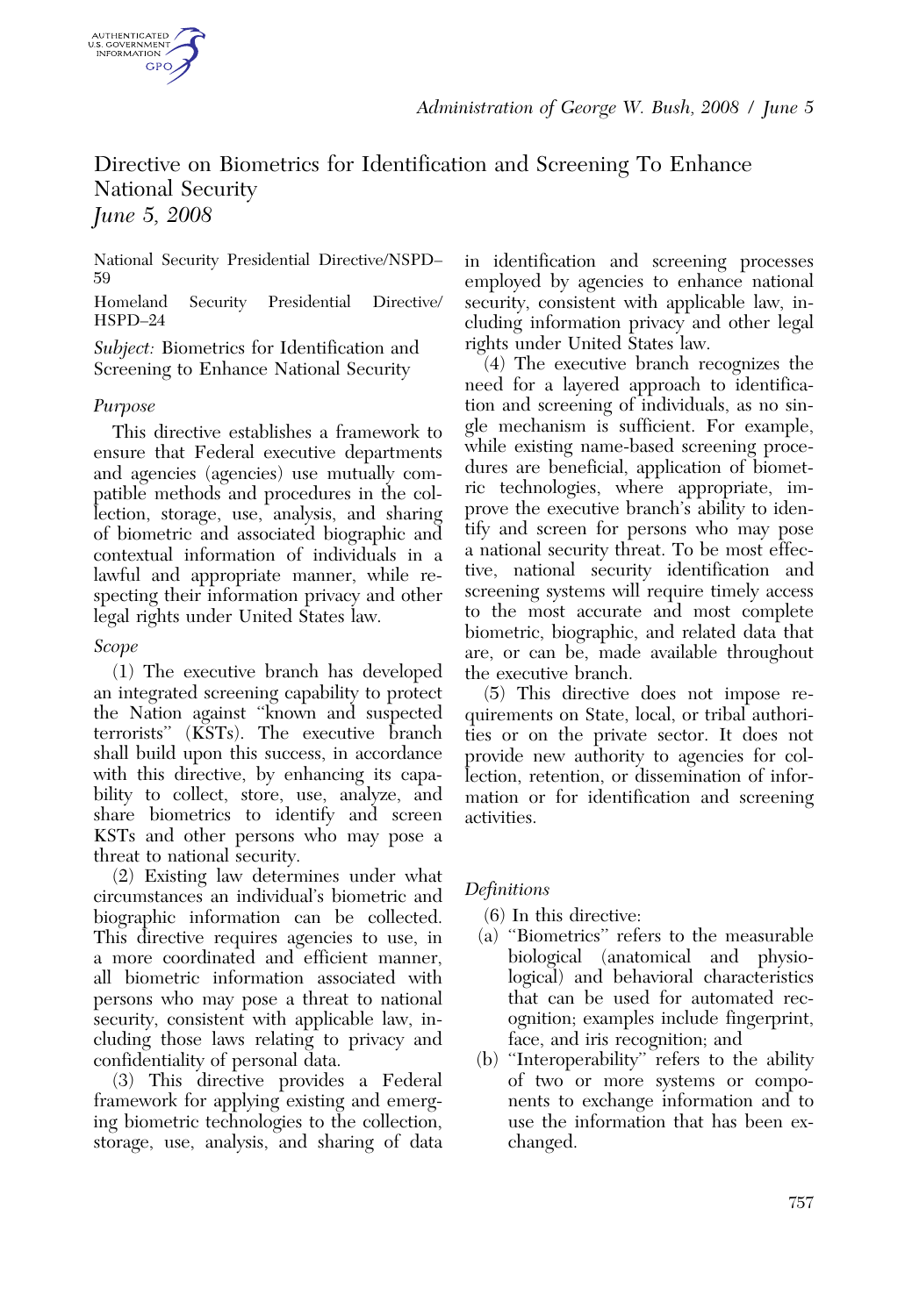## *Background*

(7) The ability to positively identify those individuals who may do harm to Americans and the Nation is crucial to protecting the Nation. Since September 11, 2001, agencies have made considerable progress in securing the Nation through the integration, maintenance, and sharing of information used to identify persons who may pose a threat to national security.

(8) Many agencies already collect biographic and biometric information in their identification and screening processes. With improvements in biometric technologies, and in light of its demonstrated value as a tool to protect national security, it is important to ensure agencies use compatible methods and procedures in the collection, storage, use, analysis, and sharing of biometric information.

(9) Building upon existing investments in fingerprint recognition and other biometric modalities, agencies are currently strengthening their biometric collection, storage, and matching capabilities as technologies advance and offer new opportunities to meet evolving threats to further enhance national security.

(10) This directive is designed to (a) help ensure a common recognition of the value of using biometrics in identification and screening programs and (b) help achieve objectives described in the following: Executive Order 12881 (Establishment of the National Science and Technology Council); Homeland Security Presidential Directive-6 (HSPD–6) (Integration and Use of Screening Information to Protect Against Terrorism); Executive Order 13354 (National Counterterrorism Center); Homeland Security Presidential Directive-11 (HSPD– 11) (Comprehensive Terrorist Related Screening Procedures); Executive Order 13388 (Further Strengthening the Sharing of Terrorism Information to Protect Americans); National Security Presidential Directive-46/Homeland Security Presidential Directive-15 (NSPD–46/HSPD–15) (U.S. Polcans); National Security Presidential Direc-<br>tive-46/Homeland Security Presidential Di-<br>rective-15 (NSPD-46/HSPD-15) (U.S. Pol-<br>758<br>758

icy and Strategy in the War on Terror); 2005 Information Sharing Guidelines; 2006 National Strategy for Combating Terrorism; 2006 National Strategy to Combat Terrorist Travel; 2007 National Strategy for Homeland Security; 2007 National Strategy for Information Sharing; and 2008 United States Intelligence Community Information Sharing Strategy.

#### *Policy*

(11) Through integrated processes and interoperable systems, agencies shall, to the fullest extent permitted by law, make available to other agencies all biometric and associated biographic and contextual information associated with persons for whom there is an articulable and reasonable basis for suspicion that they pose a threat to national security.

(12) All agencies shall execute this directive in a lawful and appropriate manner, respecting the information privacy and other legal rights of individuals under United States law, maintaining data integrity and security, and protecting intelligence sources, methods, activities, and sensitive law enforcement information.

### *Policy Coordination*

(13) The Assistant to the President for Homeland Security and Counterterrorism, in coordination with the Assistant to the President for National Security Affairs and the Director of the Office of Science and Technology Policy, shall be responsible for interagency policy coordination on all aspects of this directive.

# *Roles and Responsibilities*

(14) Agencies shall undertake the roles and responsibilities herein to the fullest extent permitted by law, consistent with the policy of this directive, including appropriate safeguards for information privacy and other legal rights, and in consultation with State, local, and tribal authorities, where appropriate.

(15) The Attorney General shall: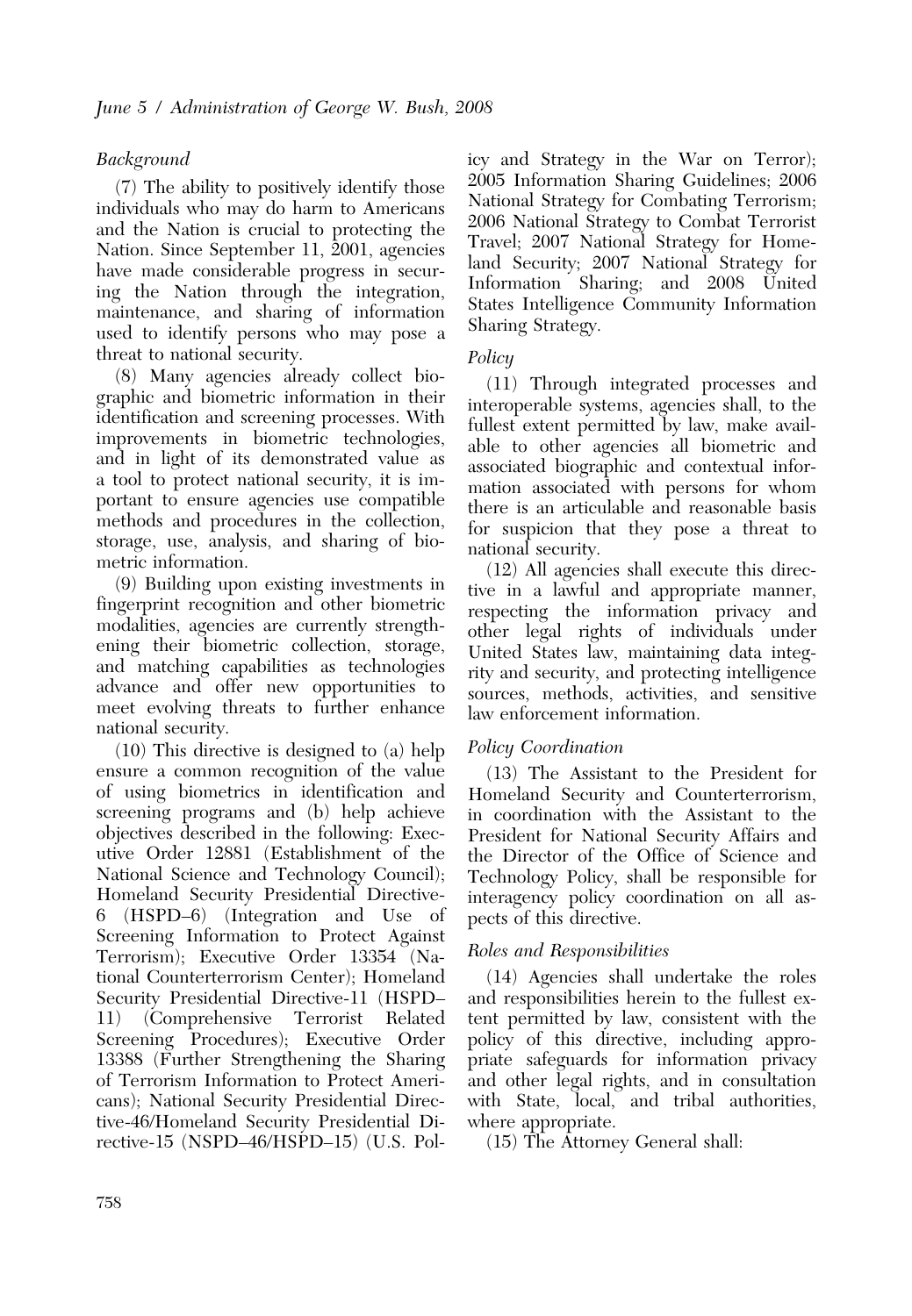- (a) Provide legal policy guidance, in coordination with the Secretaries of State, Defense, and Homeland Security and the Director of National Intelligence (DNI), regarding the lawful collection, use, and sharing of biometric and associated biographic and contextual information to enhance national security; and
- (b) In coordination with the DNI, ensure that policies and procedures for the consolidated terrorist watchlist maximize the use of all biometric identifiers.

(16) Each of the Secretaries of State, Defense, and Homeland Security, the Attorney General, the DNI, and the heads of other appropriate agencies, shall:

- (a) Develop and implement mutually compatible guidelines for each respective agency for the collection, storage, use, analysis, and sharing of biometric and associated biographic and contextual information, to the fullest extent practicable, lawful, and necessary to protect national security;
- (b) Maintain and enhance interoperability among agency biometric and associated biographic systems, by utilizing common information technology and data standards, protocols, and interfaces;
- (c) Ensure compliance with laws, policies, and procedures respecting information privacy, other legal rights, and information security;
- (d) Establish objectives, priorities, and guidance to ensure timely and effective tasking, collection, storage, use, analysis, and sharing of biometric and associated biographic and contextual information among authorized agencies;
- (e) Program for and budget sufficient resources to support the development, operation, maintenance, and upgrade of biometric capabilities consistent with this directive and with such inof biometric capabilities consistent lowing:<br>with this directive and with such in-<br>timelines for enhancing<br>timelines for enhancing

structions as the Director of the Office of Management and Budget may provide; and

(f) Ensure that biometric and associated biographic and contextual information on KSTs is provided to the National Counterterrorism Center and, as appropriate, to the Terrorist Screening Center.

(17) The Secretary of State, in coordination with the Secretaries of Defense and Homeland Security, the Attorney General, and the DNI, shall coordinate the sharing of biometric and associated biographic and contextual information with foreign partners in accordance with applicable law, including international obligations undertaken by the United States.

(18) The Director of the Office of Science and Technology Policy, through the National Science and Technology Council (NSTC), shall coordinate executive branch biometric science and technology policy, including biometric standards and necessary research, development, and conformance testing programs. Recommended executive branch biometric standards are contained in the Registry of United States Government Recommended Biometric Standards and shall be updated via the NSTC Subcommittee on Biometrics and Identity Management.

#### *Implementation*

(19) Within 90 days of the date of this directive, the Attorney General, in coordination with the Secretaries of State, Defense, and Homeland Security, the DNI, and the Director of the Office of Science and Technology Policy, shall, through the Assistant to the President for National Security Affairs and the Assistant to the President for Homeland Security and Counterterrorism, submit for the President's approval an action plan to implement this directive. The action plan shall do the following:

(a) Recommend actions and associated timelines for enhancing the existing